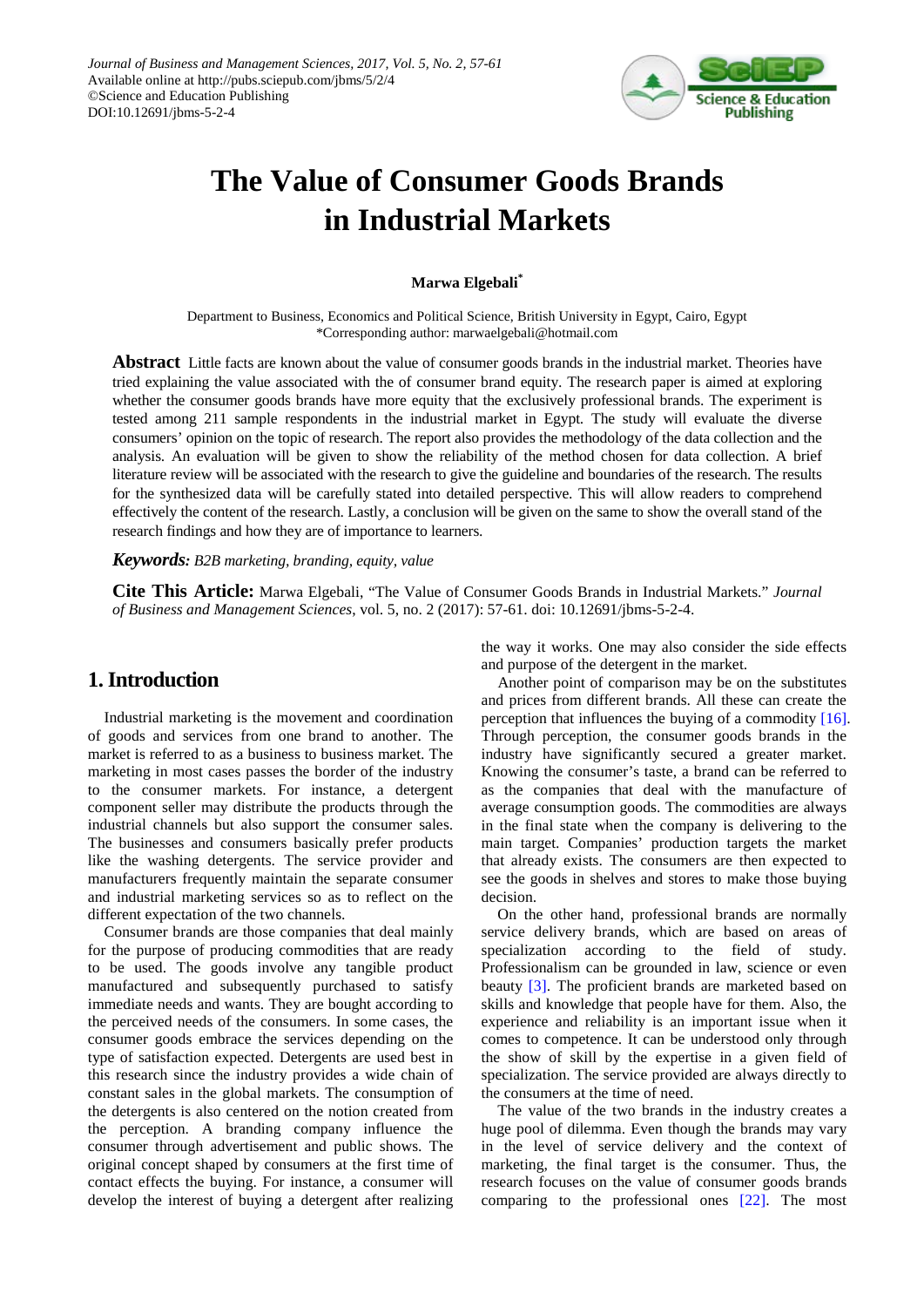appropriate scope of the research is the detergent industry. The choice is explained by frequent sales and wide pool of consumers in the market. Almost 99% of the world greatest population rely on detergent in their daily sustenance. The following study will explore the value of brand equity between the CGBs and the EPBs in the industry.

## **1.1. Problem**

The main issue of the research relates to the branding in the business to business markets. The background of the problem comes from the competitive tendering involved in the industrial markets. Different brands will tender according to the level and type of services they offer. Therefore, the current situation in the market creates the gap in the performance among different brands. They are to be compared between the detergent firms that represent the general consumer goods brands and the professional brands. How they win tender, the competitive advantage and the value of equity among the firms. The value of equity is the cash and cash equivalent benefits available to shareholder or owners. Therefore, comparing the two firms by considering the cost will create a wide understanding of their difference in operations. Additionally, the level of performance and sustainability in the market can be determined by the outcomes of this problem. The problem is noteworthy since it helps to obtain the deep understanding of the market. Also, distinguishing diverse categories of investments will be easy both for researchers and readers.

## **1.2. Objective**

The study aims at understanding different brands in the market. As it was noted above, the main concern is the level of brand equity of consumer and professional goods brands. By the end of this study, all researchers will be aware of the current diverse among the specific firms in the markets with their levels of branding equity. Also, the exploration of firms' competitive strategies will be considered so as to come up with a general conclusion. Additionally, a brief examination on market standards and the inter-coordination will be studied.

## **1.3. Research Questions**

- What is the consumers' perception of their respective brands?
- What is the main market variation between the consumer goods brands and the professional brands?
- What is the relationship between the two brands?
- How is equity valued in both the two firms in the industry?
- How does consumer demand carry in various detergent in the market?
- How severally do professional brands sell in the industry?
- What is the basis of awarding the tender to the firms in the market and how does each firm apply for its tenders in the industry?
- How is the value of equity calculated in both the consumer goods brands and the professional brands?
- What are the main considerations when determining the equity of different firms?
- How is the economy of Egypt affect the market valuation compared to other countries?
- How does each market respond to each condition in the economy to maintain their levels and value of equity?

## **2. Methodology**

The research was based on the Qualitative surveys method. The choice was settled at to emphasize on the objectives and various ideologies of specific brands in the industry. Investigative data was gathered on different investors and social economist so as to get the diverse opinion and views on the topic of discussion. The data was collected from a group of 211 categories of investors, customers, and market analysts. The general and detailed result was then formulated based on the opinions assembled. Qualitative research was chosen with the aim of determining the quality of relationship in term of the value of equity brands among the consumer good and professional brands. The rate of equity is the dependent variable. The operations of the firms in the market are the independent variable since the value of equity is triggered by the operation of the firms.

An experimental test design was adopted so as the researchers could be able to bring the past and present comparisons during the study. The experiment would also create a wide range of data and the levels of the development in the value of equity in each period. The research aims at achieving the variation of equity between the forms, and therefore the findings must be in qualitative facts for a perfect comparison.

According to the limited time span that was provided for the research, a cross-sectional design was adopted. The scheme was chosen in order to collect date in a single period from a wide area of research. During the interview, the face to face dialog will be adopted so as to provide an opportunity of addressing each concern as a whole. Also, it limits the information gathered. For instance, a group of investors will be asked on the perception of the value of equity in the industry. At the same time, a group of the market analysts will be asked on determinants of what was brought the comparisons. Then, a clear relationship will be undertaken from the different opinions so that to generalize a synthesized report. During the research, the following were considered.

#### *Creating Incentives*

Research is expected to give quality results by an introduction of the incentives in the survey. The reasons involve some form of rewards as a result of the respondents' submission to the study. A big number of the interviewees were unwilling to respond the questions or appear during the research [\[17\].](#page-4-3) Since the moment the researchers have introduced the reward, a large turnout during the whole process of investigation was noted. The most preferred method of incitement was the introduction of the ruffle games and promotional products to the potential respondents. Credit cards were given to various companies and market analysts. This was the best gift due to various transactions involved in the business. They were greatly motivated as credit cards were worth spending time for and preceding some office work.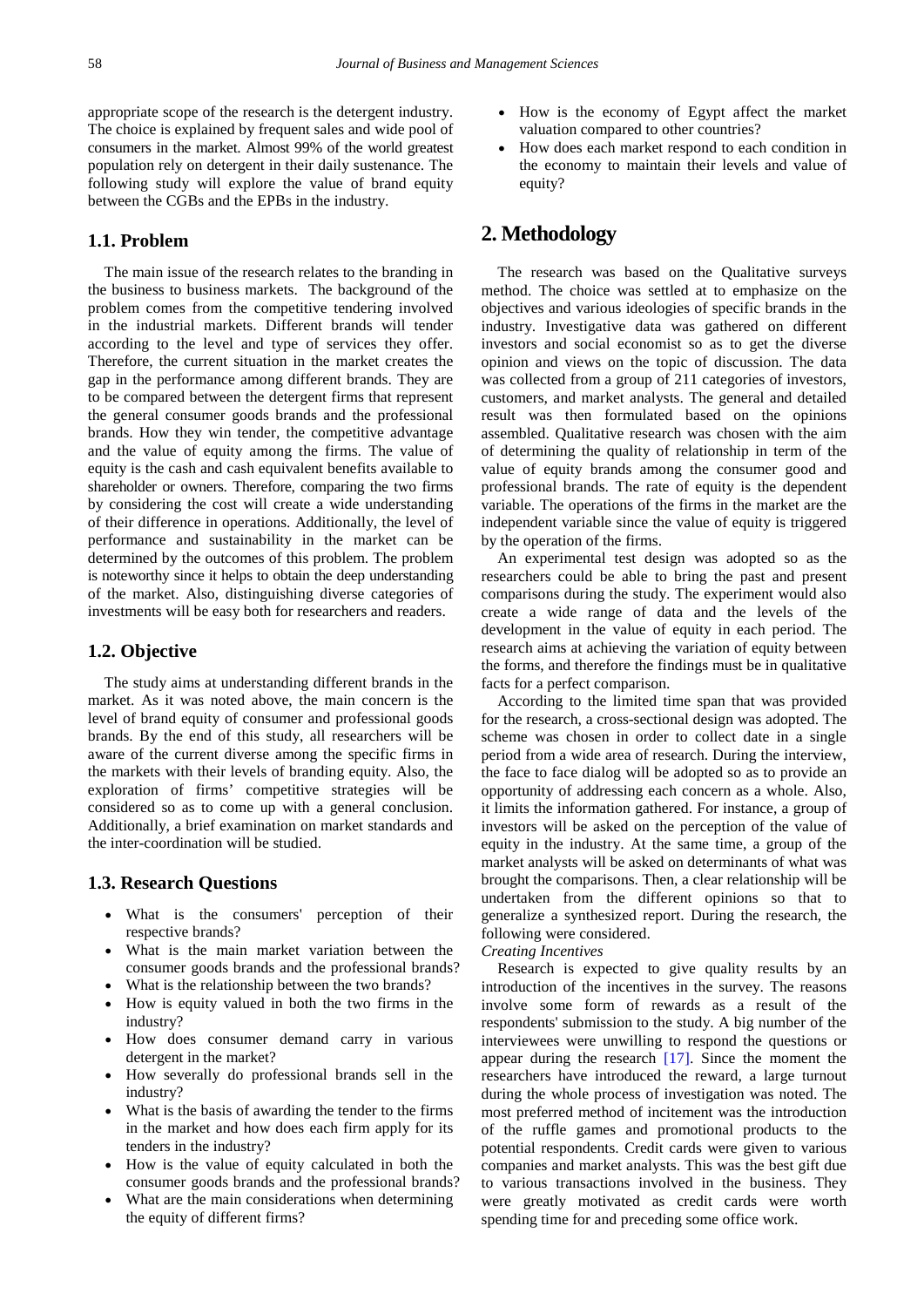#### *Face to face Contact*

The best way of conducting the survey was the process maintaining the face to face contact. The idea yielded a significant rate of responses and quality data that was gathered. The respondents were contacted through a genuine random walk while asking questions [\[12\].](#page-4-4) The confidence of the resounded was high, and the interviewers were able to read facial expressions. Also, more confidential information could be gathered that was difficult to disclose in public. The interview was recorded by a video tape recorder. *A Trial Run*

During the research, a pilot study was carried out among the staff management and the close friends of the study group. It was done to analyses the study question before conducting the main research [\[28\].](#page-4-5) It helped in revising the question prior to the research. The question for the research was then simplified and direct to the point. Therefore, the interviewees were not expected to think much about the responses. Also, the questions allowed for thinking outside the box if need be during the study.

# **3. Approaches Presented in Relevant Literature**

According to the economic and business research on the industrial markets and goods, the brands are the backbone and most valuable assets that companies rely on [\[27\].](#page-4-6) Each company poses its brand that makes its specification and easy distinguishing from its competitors. The United Kingdom's detergent company, *Unilever*, talked on the expansion of its business empires across the global markets. Egypt is one of its regional locations [\[30\].](#page-4-7) The business placed a \$7.1 billion to expand their operations. The chief executive of the company gave a significant stand on one point. The company did not intend to buy more companies [\[18\].](#page-4-8) Instead, it would engage in a three-way deal with upcoming companies to build a sales force, a factory, and, most importantly, a collection of brands.

No management experts or consultant would have in mind the company's spend more than \$7 billion on a soap and a brand. Doubtfully, not only detergent industry invests much in brands of the world industry. Apple and McDonalds are among the world greatest firms that also rely much on the branding [\[9\].](#page-4-9) The brand of their product is often much worth than the machines and property that the companies own. According to the data from the Egypt market stock exchange, brands account for the 30 percent of the total stock markets when it comes to valuation of the products.

Omo, without the logo in its packaging, is just a detergent. No one can identify it as a product from the Unilever. The purpose and the reason for its use cannot also be easily explained by the marketers. Brands speak about the marketing of the product more than how the company salespersons perform [\[17\].](#page-4-3) The use of the brand is enough to create a wider perception of the total value of the product. Yet, there are several arguments about the extent of how much the brand worth and why.

Firms that value the brand always come to a starkly different conclusion during their operations. The fact that the brand does not appear at the final asset of the company in the balance sheet, it takes the greater part of the company's equity [\[5\].](#page-4-10) The value of the brand is determined by the level of sales and goodwill that it fetches to the company. The brand is viewed regarding loyalty. Consumers of the detergent product can easily expire of imperial leather just because of its appearance [\[19\].](#page-4-11) According to Bruce McColl, the chief market analyst of Mars, noted that consumers are greatly captivated more by the brand than the product. Consumers are always thinking in terms of the brands and not the products from the company.

Brand may vary in identifying products that are distinctive. The brands give an easy time to confer with products that are hard to tell such as the bathing detergents. Professional brands, such as the banks and insurers, are always shaped less by marketing and advertising. These are the usual ways of building a brand [\[15\].](#page-4-12) According to Simon Glynn of the Lippincott, the professional brands attract the customer's loyalty through experience. In this case, the consumers get the messages from the professional works through the employees.

Brands are associated with three components: the quality, the brand awareness and the loyalty of the customers.

Loyalty is what excites the advertisers and the marketers. The brands are the "lovemarks," such as the imperial leather and the Omo detergents from the various companies [\[29\].](#page-4-13) Saatchi and Saatchi marketing company states that the brands have legions of command to the premiums, fans, and, most importantly, the image of the firm [\[20\].](#page-4-14) Mr. Cooper said that the professional brands deal with emotions of the customers. An example can be the emotional brands that give credit to banking facilities.

The study of marketing flows from the point of branding. The idea states that the brand must differentiate, appeal distinct groups of consumers and foster fidelity [\[16\].](#page-4-0) The loyalty of consumer normally drives the brand's profitability and the commitment of the firm. Loyalty and the emotional connection also determine the strength of brands as defined by the index of brand's finance. A big percentage of the companies in the detergent industry links their pay to the indicators of the brand health. A great part of the top executive bonuses is also associated with the financial evaluation of the brand [\[14\].](#page-4-15) The executives of each branding company tend to maintain its awareness and quality to maintain the bonuses. The CGBs are of great equity, when it comes to sales and profitability, compared to professional brands that do not grant a security of sales.

## **4. Findings**

According to the findings from the research, product branding determines how the customers get associated with the company's products in the entire Egyptian markets. Branding is in the form of logo, design and the messaging criteria of the company (Huang et al. 114). It is hard to settle an item to mark definition since design triggers an enthusiastic association in buyers. If done well, item marking can be kept up and deliver a strong, very much associated connection for the duration of the life of the item. The test, nonetheless, lies in new media, authorizing and online networking, where the "message"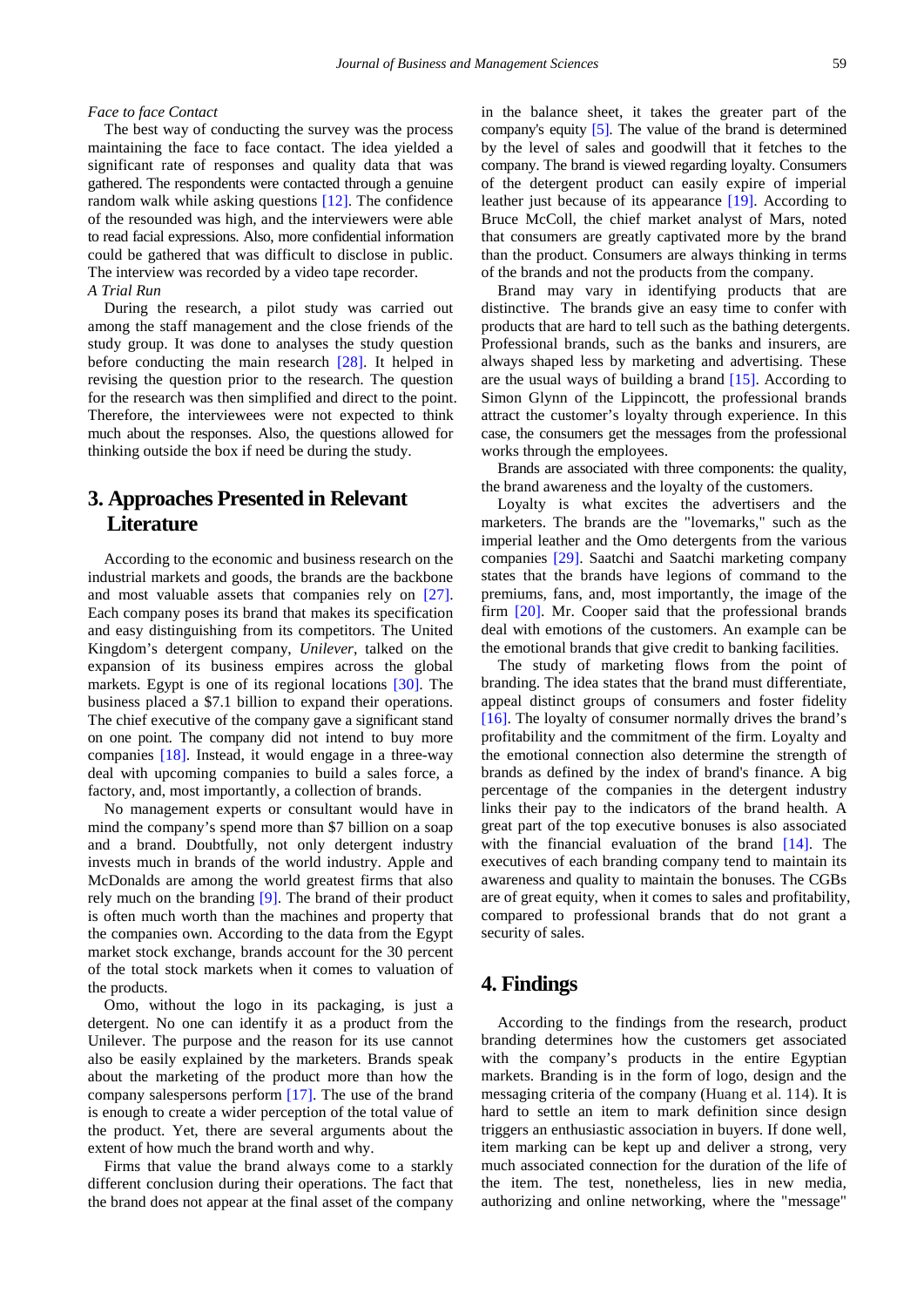may be imparted by means of the crowd and not the master marking experts.

In Egypt, branding an item was substantially less demanding because there were no sites, advanced mobile phones, intuitive amusements or web-based social networking [\[7\].](#page-4-16) Today, innovative groups are required to flawlessly mark items over various media, utilizing a similar voice, outline and informing, regularly with various imaginative groups and originators making separate brand augmentations [\[6\].](#page-4-17) Item Branding Strategies Across Multiple Platforms takes a gander at three top detergents organizations, such as the Unilever company, Ultra Tide, and how their inventive groups cooperated in marking an item with the goal. Its messages were clear, and its plan interconnected with the aid of various stages.

The cooperative nature of the respondents gave a clear and an outstanding comparison among the CGBs and the EFBs [\[8\].](#page-4-18) The study showed that the CGBs do have a significant brand equity compared to the EFBs in the B2B market. The reason for the difference in the brand equity in the industrial markets are portioned into two provisions. According to the conflicting opinions, the report and facts from the research were based on the general opinions from all respondents.

The first provision is the CGBs companies enjoy the greater top of mind awareness that the EPBs [\[6\].](#page-4-17) Awareness is created from the perception of the first impression the consumers have on the product. The brands are seen and recognized by the consumers during advertisement and roadshow marketing. The purpose and the usage of the brand are noted as the overall image of the company. A comparison can be created between the imperial leather and the banking institutions. During advertisement, the banks will advertise the service offer based on the experiences they have had with different client.

The services are being advertised as for the whole company and not for a specific brand. On the same context, the Imperial brand will be marketed according to the purpose and necessities of a particular brand. In most cases, the company is not mentioned in the advertisement. The consumers get the knowledge and awareness of the brands and not of the company. An example of the company, such as the Nice Company in China [\[10\].](#page-4-19) The company deals will enable a lot of staff including the washing detergents and body lotions. Remarkably, consumers know about the lovely products more than they aware of the company. The purchasing is based on the brands and not on the firm. Therefore, with the samples of consumers and marketers responses, it is very comfortable to assume that the brand sells more than the company [\[21\].](#page-4-20) The consumer company then have a great brand equity in the industrial market due to their brand promotions.

The second provision is that the CGBs have got a distinctive brand image. The brand equity is always viewed as more expensive and efficient than the EFBs. Creating image is the toughest thing the company can accomplish. A good image reflects the market security and valuation in the stock market. According to the responses given by the interviewees, it is evident that the brand image determines the price and cost determination of the product. The more the image valuable the more costly the goods and products become. The image also attracts more

investors increasing the performance of more companies. The perception of the brand reflects the possible views of the consumers. For instance, if a customer buys Omo as a detergent that cleans perfectly during washing, the expectation is what is seen from the advertisement.

Consumer's satisfaction of the expectation from the product as well as the interest will increase the use of the product. The loyalty of the consumers also benefits the company and its image in the industrial market. At the same time, the company pays back its long-earned reputation through increasing the capital levels. The share of the company upturns prices while the brand becomes more expensive comparing to others. This is the concept of quality created by the image.

The brands of high quality are preferred by the clients. Professional brand, on the other side, are always cheap and of the average image. Creating a good image, though, is not an easy task [\[11\].](#page-4-21) In order to acquire a good image, the best experience from the employee services and expertise should be increased.

## **5. Research Limitations**

During the research, the interviews and the responses had some limitations. The result was believed only to reflect some industrial factors that are specific and not professional to all expert markets. Generalizing the data among all the whole industry would then be based on complete facts. Secondly, the detergent that was the main focus of study had low prices compared to some professional products like the bank bonds. The third limitation was the sample used. The market is assumed to be a mature community that involves modest growth and limited development in the other related markets.

However, the limitations do not discredit the outcome that was finally gathered. Conversely, they could act as a bridge that could lead to further research on the subject of CGBs and their extension to professional markets. Future research may, perhaps, major on the other different product categories so as to validate the general primary results.

# **6. Discussion and Conclusion**

The results of the research on the CGBs has a very significant implication on the business and consumer marketing. The knowledge can be used by the B2C professionals in leveraging the equity of their CGBs in the business to business space [\[23\].](#page-4-22) Additionally, the study will help the B2B professionals to apply their skills in defending their respective markets shares better in the face of the CGB in the market entry.

In summary, the study represented an explorative analysis as the little knowledge of the literature work about the topic. The knowledge of the literature review was gathered from several secondary sources addressing CGBs as a separate entity to EPBs [\[1\].](#page-4-23) In addition to the original research from the respondent, the report has given a better explanation to brand equity in the industrial contexts. The importance of the brands are now clear to readers, and the concept of B2B is no longer new in academic fields.